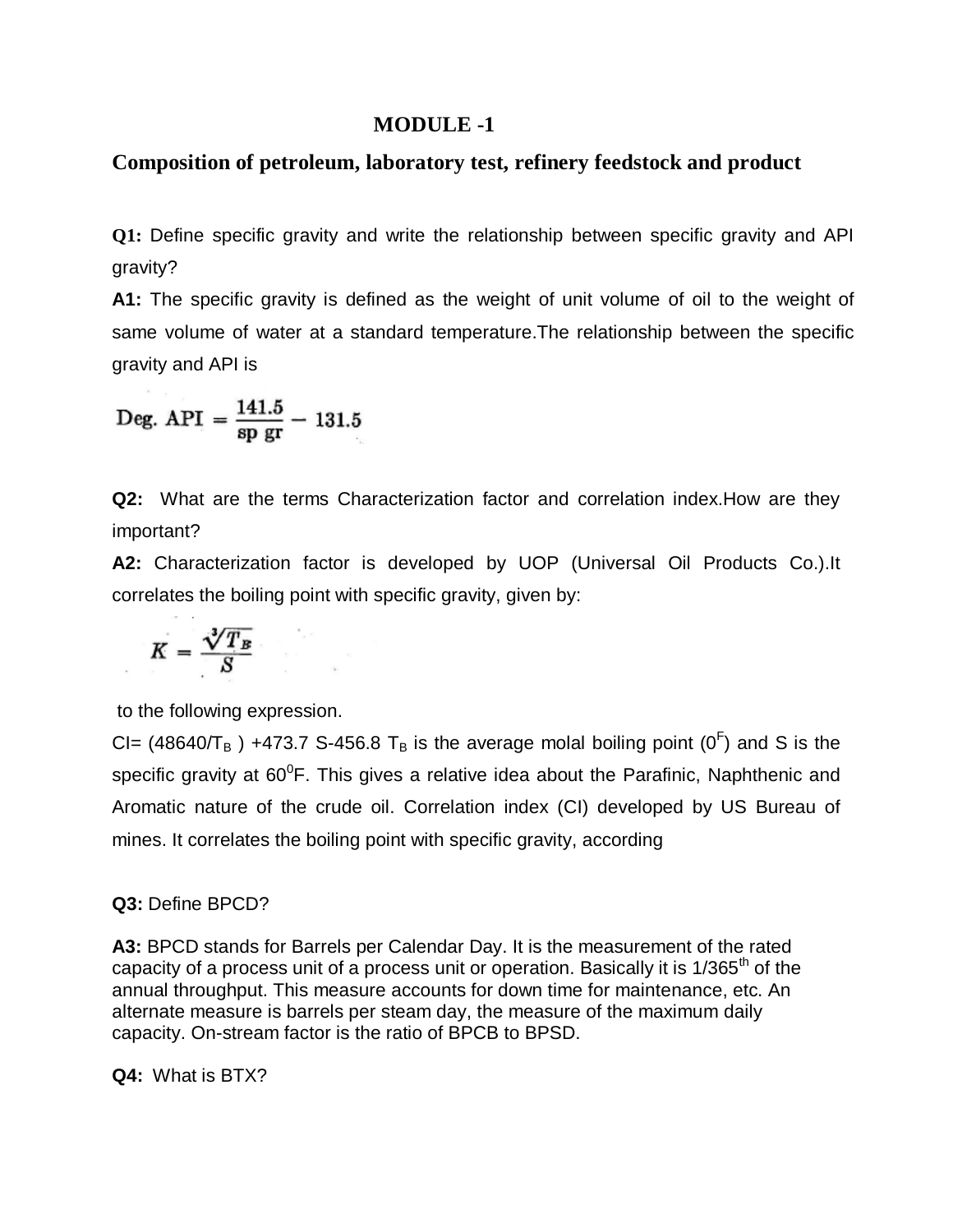**A4:** BTX stands for Benzene, Toluene, and Xylene. These aromatic molecules are very important components of gasoline and petrochemicals. Benzene, the simplest aromatic is carcinogenic and its level in gasoline is severely restricted. Toluene and xylene have benzene rings to which are attached one or two methyl  $(CH_3)$  groups, respectively. Xylene has three isomers, with the methyls adjacent on the ring (ortho), separated by one carbon (meta), or separated by two carbons (para).

**Q5:** What is performance number?

**A5:** Performance number = ((Octane number – 100) \*3) + 100 It is used to estimate knocking characteristics of aviation gasolines of octane number higher than 100.

**Q6:** What is cetane number?

**A6:** Cetane number = % n-cetane + 0.15 (% heptamethyl nonane) The shorter the ignition delay period, higher is the cetane number of the fuel.

**Q7:** What is diesel index?

**A7:** Diesel index is an indication of the ignition quality of a diesel fuel. It can be determined by calculation from the specific gravity and the aniline point of the sample Diesel index = (Aniline point \* °API) / 100.

**Q8:** What is the calorific value of the fuel?

**A8:** It is the quantity of heat released per unit quantity of fuel, when it is burned completely with oxygen and the products of combustion returned to ambient temperature.Calorific value = 12400 - 2100  $\rho^2$ .

**Q9:** What is cloud point and pour point?

**A9:** Cloud point of petroleum products is the temperature at which a cloud or haze of wax crystals appears at the bottom of the test jar when the oil is cooled under prescribed conditions. It is generally determined for products that are transparent in a 40-mm thick layer and have cloud points below 49 °C.Pour point is the lowest temperature expressed in multiple of 3°C at which the oil is observed to flow when cooled and examined under prescribed conditions.

**Q10:** What is SVI?

**A10:** SVI stands for Smoke Volatility Index. It is defined as:  $SVI =$  smoke point + 0.42 (percent of fuel boiling below 204.4 °C).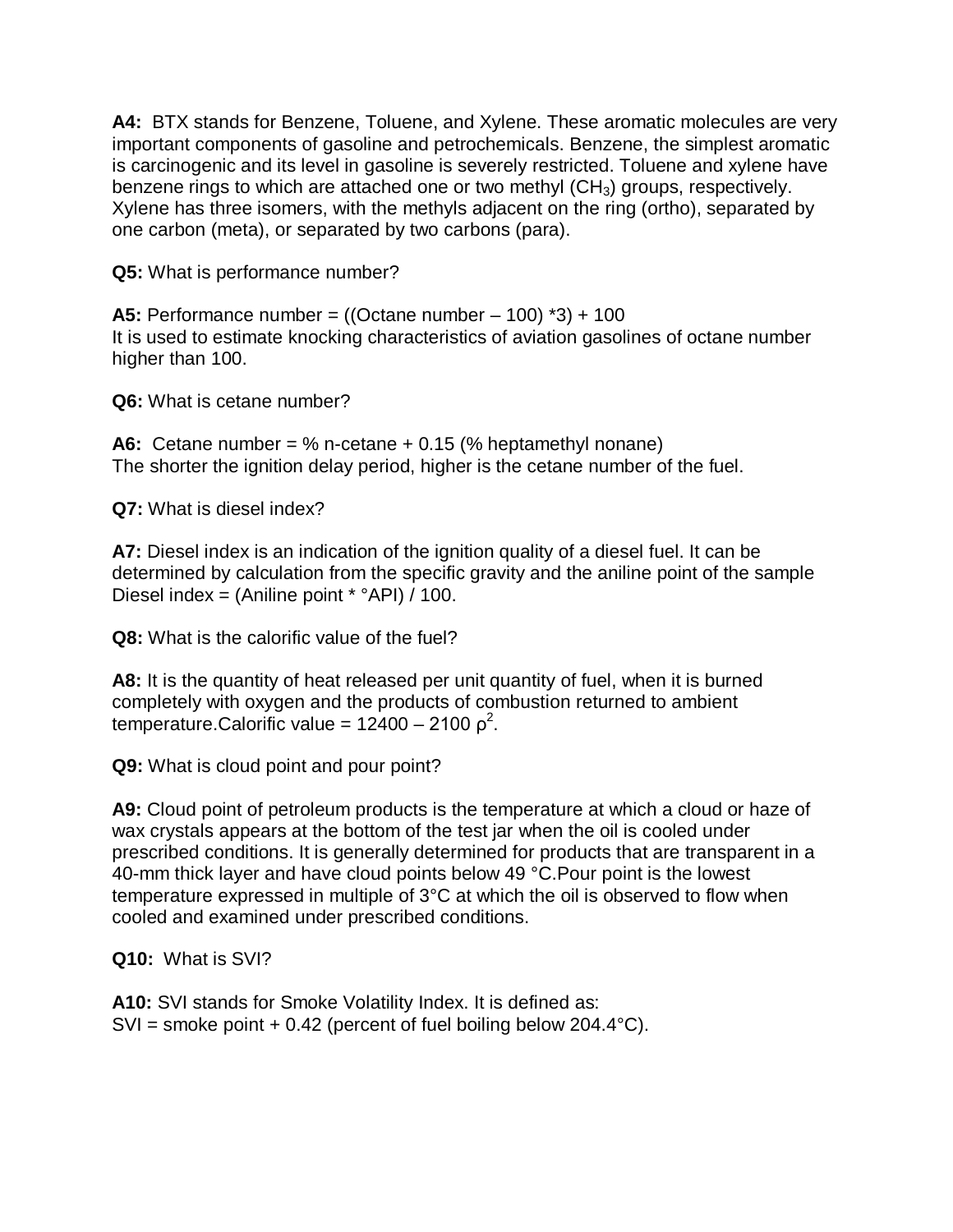**Q11:** What is the world energy demand and availability of crude oil.?

**A11:** During the year 2008, total worldwide energy consumption was 474  $exajoules$  (474 $\times$ 10<sup>18</sup> J=132,000 TWh). This is equivalent to an average energy consumption rate of 15 terawatts  $(1.504 \times 10^{13} \text{ W})$ . The potential for renewable energy is: solar energy 1600 EJ (444,000 TWh), wind power 600 EJ (167,000 TWh), geothermal energy 500 EJ (139,000 TWh), biomass 250 EJ (70,000 TWh), hydropower 50 EJ (14,000 TWh) and ocean energy 1 EJ (280 TWh).

The estimates of remaining non-renewable worldwide energy resources vary, with the remaining fossil fuels totaling an estimated  $4 \times 10^5$  EJ and the available nuclear fuel such as uranium exceeding  $2.5 \times 10^5$  EJ.

**Q12:** What is the crude composition of Indian crude?

**A12:** Crude compositions of Indian crude are as below C: 84-87%, H: 11-14%S: 0-5%, N: 0-1%, O: 0-2%.

**Q13:** What is API gravity?

**A13:** The density of petroleum oils is expressed in the United States in terms of API gravity rather than specific gravity; it is related to specific gravity in such a fashion that an increase in API gravity corresponds to a decrease in specific gravity API=141.5/Sp.Gr-131.5.

**Q14:** What does pour point of an oil signify?

A14: The pour point of the crude oil, in  ${}^{\circ}$ F or  ${}^{\circ}$ C, is a rough indicator of the relative paraffinicity and aromaticity of the crude. The lower the pour point, the lower the paraffin content and the greater the content of aromatics.

**Q15:** What is a Characterization factor?

**A15:** Characterization factors:  $K=(T_B)^{1/3}/d$ . It correlates boiling point with sp.gravity Here T<sub>B</sub> is the average boiling point in degrees Rankine and d is the specific gravity  $60 °F/60 °F$ .

**Q16:** How does a Characterization factor vary for different crude?

**A16:** Highly paraffin oils: K: 12.5 to 13.0 Cyclic (naphthenes) oils have K: 10.5 to 12.5. Aromatics: 9.0- 10.5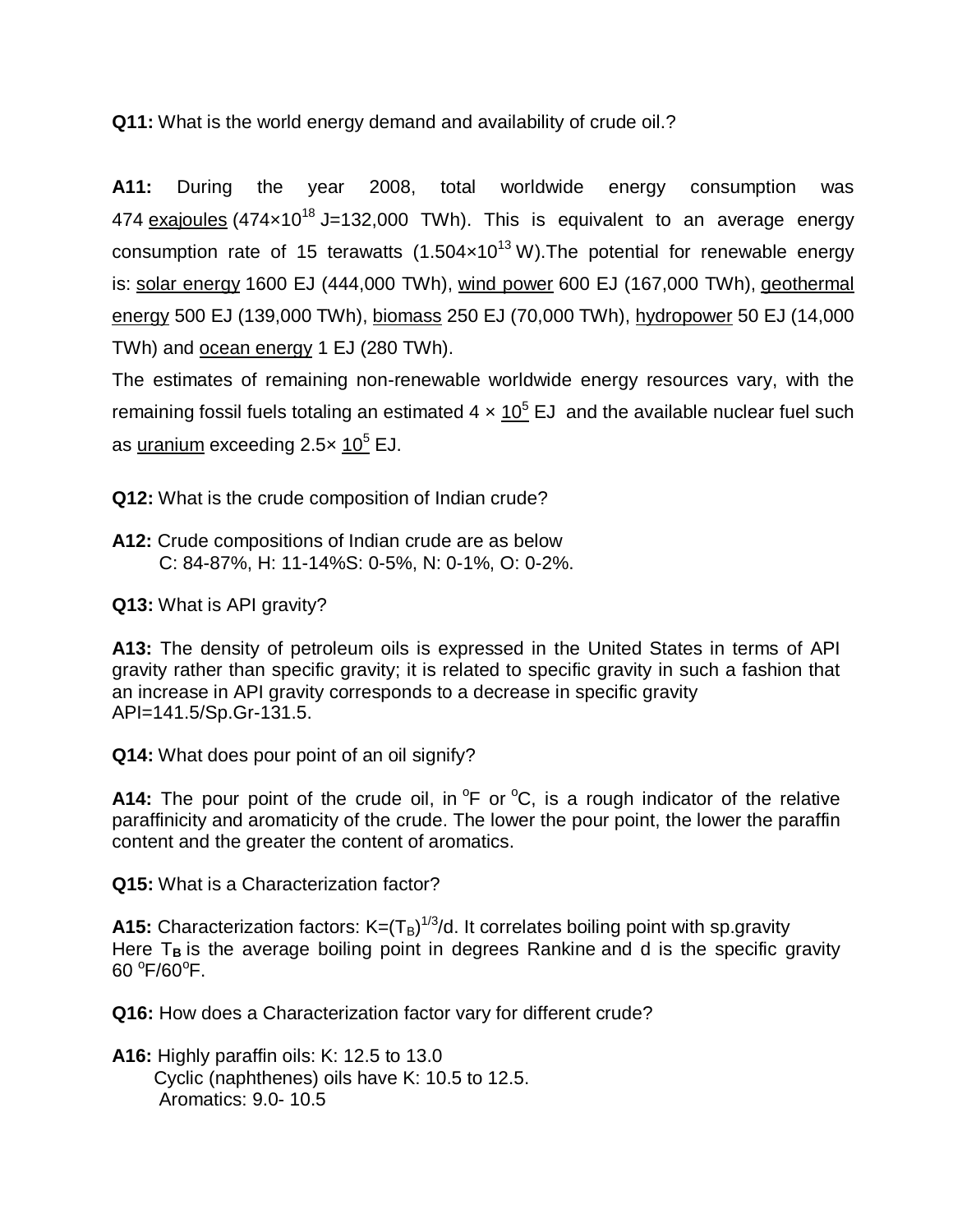## **Q17:** What is correlation index?

**A17:** The correlation index is useful in evaluating individual fractions from crude oils. The CI scale is based upon straight-chain paraffins having a CI value of 0 and benzene having a CI value of 100 and is defined as follows:  $C.I = 87552/TB + 473.7 G - 456.8$ 

**Q18:** What is gasoline?

**A18:** Gasolines are complex mixtures of hydrocarbons having typical boiling ranges from 100 to 400 °F (38 to 200 °C). It is consist of mainly  $C_5-C_{10}$  HC (mainly n-paraffins, isoparaffins,naphthenes and aromatic hydrocarbons).

# **Q19:** What is Light straight-run (LSR)?

**A19:** gasoline consists of the  $(C_5)$ -190 °F  $(C_5)$ -88 °C) fraction of the naphtha from the atmospheric crude still.( $C_5$ )-190 °F fraction means that pentanes are included in the cut but that  $(C_4)$  and lower-boiling compounds are excluded and the TBP end point is approximately 190 °F.

**Q20:** What is kerosene oil?

**A20:** Kerosene is also called paraffin or paraffin oil, is a flammable pale-yellow or colorless oily liquid with a characteristic odor. It is intermediate in volatility between gasoline and gas diesel oil. It is a medium oil distilling between  $150^{\circ}$ C and  $300 °C(300 °F)$  to 570 °F). (HC:  $C_{10}$ - $C_{14}$ ).

**Q21:** What is automotive diesel fuel?

**A21:** It is super-diesel is generally made from virgin or hydrocracker stocks having cetane numbers above 45. It is has a boiling range from 360 to 600 °F (182 to 320 °C) and is used in high-speed engines in automobiles, trucks, and buses.

**Q22:** What is CNG?

**A22:** It is mixture of hydrocarbons (80 to 90 % methane) compressed to a pressure 200 to 250 kg/cm<sup>2</sup>.

**Q23:** What is 'leaded' Gasoline?

A23: It means, for labeling purposes, any gasoline or gasoline-oxygenate blend which contains more than 0.013 gram of lead per liter (0.05 g lead per U.S. gal)**.**The term "leaded" shall only be used when the fuel meets specification requirements.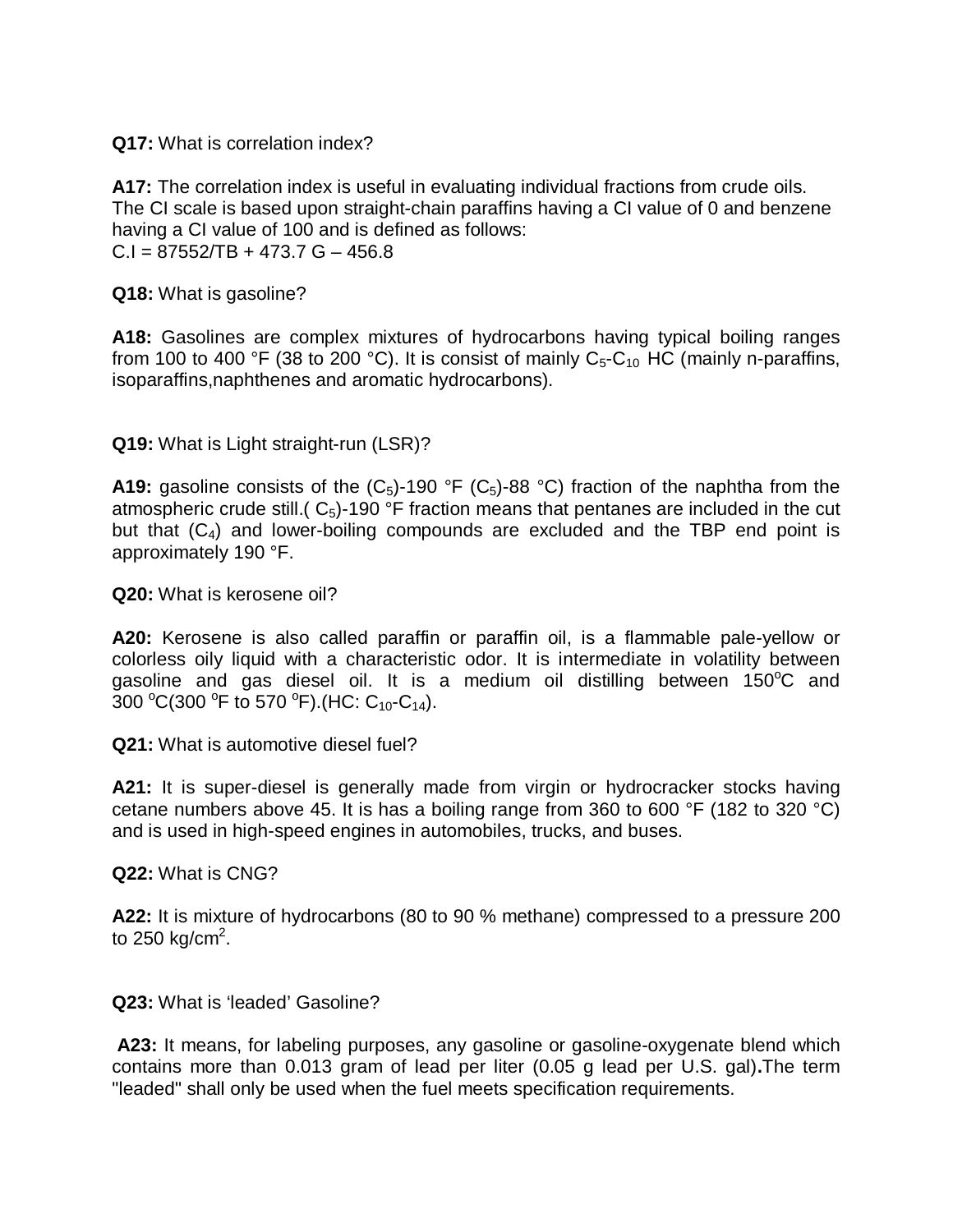**Q24:** What is octane rating?

**A24:** The octane rating is a measure of the auto ignition resistance of gasoline and other fuels used in spark-ignition internal combustion engines

**Q25:** What is motor octane number?

**A25:** MON testing uses a similar test engine to that used in RON testing, but with a preheated fuel mixture, a higher engine speed, and variable ignition timing to further stress the fuel's knock resistance. Depending on the composition of the fuel, the MON of a modern gasoline will be about 8 to 10 points lower than the RON.

**Q26:** What is petroleum?

**A26:** Petroleum is a mixture of gaseous, liquid, and solid hydrocarbon compounds that occur in sedimentary rock deposits throughout the world and also contains small quantities of nitrogen, oxygen, and sulfur-containing compounds as well as trace amounts of metallic constituents.

**Q27:** What is 'fraction' or 'cut' in petroleum refinery?

**A27:** The separation of crude oil by atmospheric and vacuum distillation into groups of hydrocarbon compounds of different boiling point ranges called "fractions" or "cuts".

**Q28:** What are the CDU and VDU in distillation unit?

**A28:** The first step in crude oil processing, where the first separation takes place is called Crude Distillation Unit (CDU) Atmospheric & Vacuum Unit (AVU).

**Q29:** What are the product of CDU and VDU?

**A29:** Typical products from CDU are: Gas, LPG, naphtha, SKO/ATF, HSD and RCO.Vacuum Distillation of RCO produces VGO (or LOBS cuts) and VR.

**Q30:** What are the factors deciding the complexity of a refinery?

**A30: (1)**Nature/source of crude oils- flexibility to process variety of crudes.**(2)**Demand pattern in the markets.**(3)**Product quality - current/ future.**(4)**Production of feedstock for downstream units.**(5)**Inter-fuel substitution.

**Q31:** What are the type of hydrocarbon found in crude oil?

**A31:** The hydrocarbons found in petroleum are classified into the following types: Paraffins, cycloparaffins (naphthenes) and aromatic.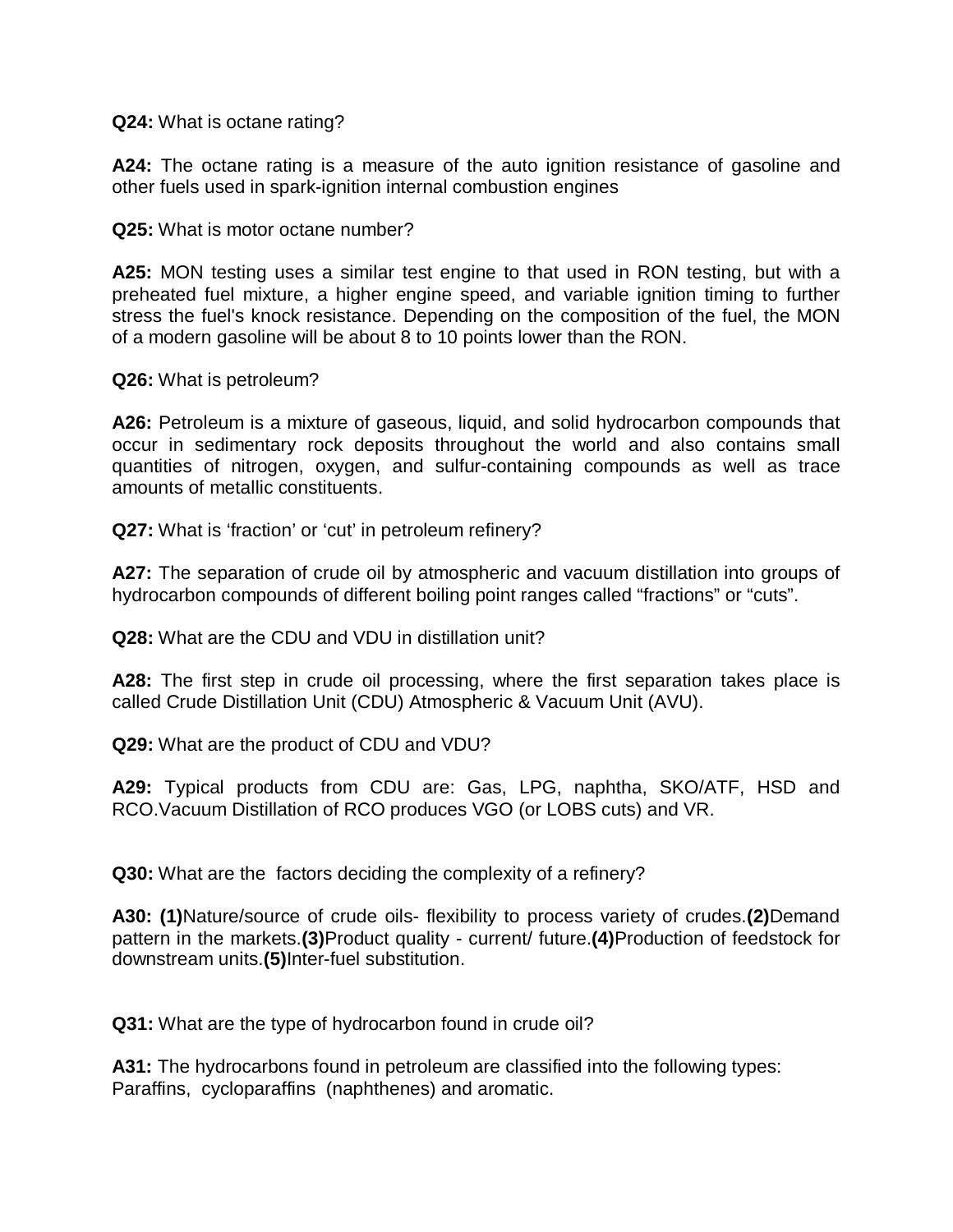**Q32:** What is the type of crude based on based on residue after distillation?

**A32:** There are two type of crude

Paraffin base: The presence of paraffin wax in residue is reflected in the paraffin nature of the constituent.

Asphaltic base: High asphaltic content corresponds with the naphthene properties of the fractions. Asphalt-base crude oils our mainly of highly Aromatic (or Naphthenes) hydrocarbons.

**Q33:** What is pour point?

**A33:** Pour point is the lowest temperature at which oil will move, pour , or flow when it is chilled without disturbance under definite conditions (ASTM D97)

**Q34:** What is carbon residue?

**A34:** Carbon residue is determined by distillation to a coke residue in the absence of air. The carbon residue is roughly related to the asphalt content of the crude and to the quantity of the lubricating oil fraction that can be recovered.

**Q35:** What are the methods to determine carbon residue?

**A35:** In most cases the lower the carbon residue, the more valuable the crude. This is expressed in terms of the weight percent carbon residue by either the Ramsbottom (RCR) or Conradson (CCR).

**Q36:** What is LPG?

**A36:** It is a mixture of light HCs propane and butane, gases at ambient temperature but condensed to liquid state by applying moderate pressure. Mainly consists of propane, propylene, butane, butene, and iso – butane

**Q37:** What are the methods of Extraction of LPG from NG ?

**A37:** Compression and cooling. Adsorption.Absorption.

**Q38:** Why most of the refinery technology favors alkylation processes rather than polymerization ?

**A38:** (1)Larger quantities of higher octane product can be made from the light olefins available. (2)The alkylation product is paraffinic rather than olefinic, and olefins are highly photo reactive and contribute to visual air pollution and ozone production.